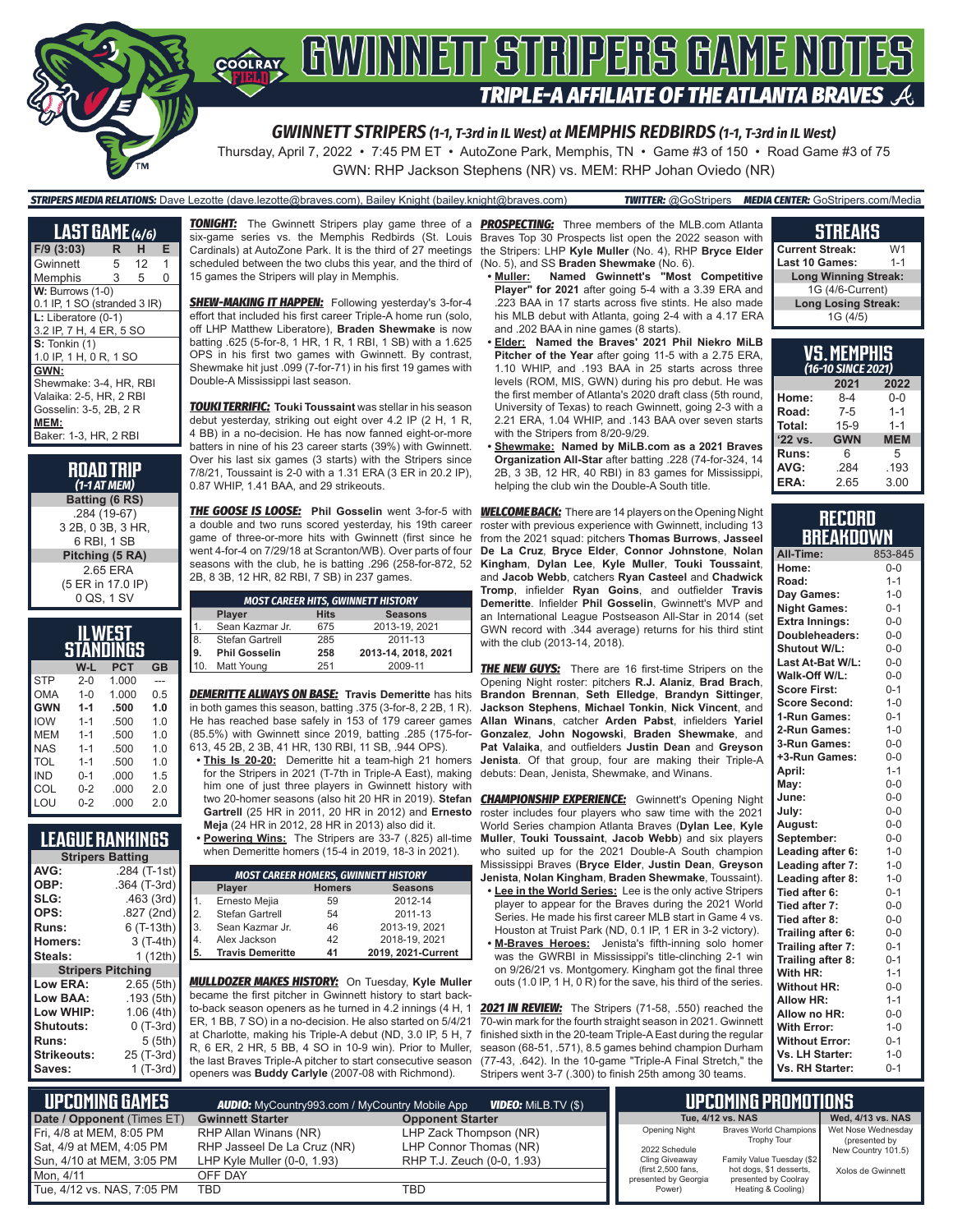# **NOTES, ETC.**



### *THURSDAY, APRIL 7, 2022 AT MEMPHIS*

| <b>MANAGER MATT TUIASOSOPO</b><br><b>VS.2022 OPPONENTS</b><br>Matt Tuiasosopo enters his second season as the manager of the Stripers in 2022<br>Home<br><b>Road</b><br><b>Total</b><br>He was named the seventh manager in Gwinnett history on 3/30/21, making him<br><b>IND</b><br><b>BUF</b><br>$0-0$<br>$0-0$<br>$0-0$<br>the first former Gwinnett player to manage the club (played OF/1B from 2016-17)<br>LOU<br>$0-0$<br>$0-0$<br><b>CLT</b><br>$0-0$<br>In 2021, he quided the Stripers to a 71-58 record (3rd in Triple-A East Southeast<br><b>MEM</b><br>$1 - 1$<br><b>DUR</b><br>$0-0$<br>$1 - 1$<br>Division)  On 5/4/21 at Charlotte, he became the youngest manager in Gwinnett<br><b>NAS</b><br>$0-0$<br><b>JAX</b><br>$0-0$<br>$0-0$                                                                                                          | Home<br><b>Road</b><br><b>Total</b><br>$0-0$<br>$0-0$<br>$0-0$<br>$0-0$<br>$0-0$<br>$0-0$                                                   |
|----------------------------------------------------------------------------------------------------------------------------------------------------------------------------------------------------------------------------------------------------------------------------------------------------------------------------------------------------------------------------------------------------------------------------------------------------------------------------------------------------------------------------------------------------------------------------------------------------------------------------------------------------------------------------------------------------------------------------------------------------------------------------------------------------------------------------------------------------------------|---------------------------------------------------------------------------------------------------------------------------------------------|
| history (34 years, 11 months, 25 days)  From 7/8/21-9/21/21, his Stripers owned<br>LHV<br>the best record in Triple-A Baseball (45-19, .703)  Began his managerial career<br><b>NOR</b><br>with Class-A Rome in 2019, earning Atlanta's Bobby Cox Award for Minor League<br><b>WEST</b><br>$0-0$<br>$1 - 1$<br>$1 - 1$<br><b>EAST</b><br>Manager of the Year  Coached at the Braves' Alternate Training Site in 2020.                                                                                                                                                                                                                                                                                                                                                                                                                                          | $0 - 0$<br>$0-0$<br>$0-0$<br>$0-0$<br>$0 - 0$<br>$0-0$<br>$0 - 0$<br>$0-0$<br>$0-0$<br>$0 - 0$<br>$0-0$<br>$0-0$<br>$0-0$<br>$0-0$<br>$0-0$ |
| W-L<br><b>PCT</b><br>Tuiasosopo's Managerial Career<br><b>Playoffs</b><br>Games<br>With Gwinnett (2 Seasons):<br>131<br>72-59<br>.550<br>$\mathbf 0$<br>270<br>MiLB Career (3 Seasons):<br>.507<br>$\mathbf 0$<br>137-133                                                                                                                                                                                                                                                                                                                                                                                                                                                                                                                                                                                                                                      |                                                                                                                                             |
| LAST AT-BAT WINS (0)<br>EJECTIONS (0)<br>Player/Coach<br>Date/Inning<br><b>Umpire</b><br>The Stripers are 0-0 (.---) in games decided in the last at-bat in 2022.<br>Date/Opponent<br><b>Score</b><br>Game-Winning Play (*=Walk-Off)                                                                                                                                                                                                                                                                                                                                                                                                                                                                                                                                                                                                                           |                                                                                                                                             |
| <b>TEAM DEFENSE (T-6TH IN INTERNATIONAL LEAGUE)</b><br><b>PCT</b><br>PO<br>G<br>TC<br>A<br>Е<br><b>DP</b><br><b>TP</b><br>2<br>.986<br>69<br>17<br>51<br>$\mathbf{1}$<br>3<br>0<br><b>SB</b><br>$\mathsf{cs}$<br><b>ATT</b><br><b>PCT</b><br><b>PB</b><br>W-L<br><b>Catchers</b><br>$\Omega$<br>Casteel, Ryan<br>$\mathbf 0$<br>$\mathbf 0$<br>$\mathbf 0$<br>$0-0$<br>$---$                                                                                                                                                                                                                                                                                                                                                                                                                                                                                   |                                                                                                                                             |
| Pabst, Arden<br>$\mathbf 0$<br>$\mathbf 0$<br>$\mathbf 0$<br>$0-0$<br>$\mathbf 0$<br>$\overline{\phantom{a}}$<br><b>GWINNETT PLAYERS USED (20 IN 2022)</b><br>Tromp, Chadwick<br>3<br>$\mathbf 0$<br>3<br>.000<br>$\mathbf 0$<br>$1 - 1$<br>Pitchers (10)<br>$\overline{3}$<br>$\overline{\mathbf{3}}$<br>Total:<br>$\Omega$<br>.000<br>$\mathbf{0}$<br>$1 - 1$<br>Brach, Brad<br>Dean, Justin<br>Brennan, Brandon<br>Demeritte, Travis<br>Burrows, Thomas<br>Goins, Ryan<br>Kingham, Nolan<br>Gonzalez, Yariel<br>Lee, Dylan<br>Gosselin, Phil<br>Muller, Kyle<br>Jenista, Greyson<br>Sittinger, Brandyn<br>Nogowski, John<br>Tonkin, Michael<br>Shewmake, Braden<br><b>Outfield Assists (1):</b><br>Dean (1)<br>Toussaint, Touki<br>Tromp, Chadwick<br>Pitcher Pickoffs (1):<br>Kingham (1)<br>Valaika, Pat<br>Vincent, Nick<br><b>Catcher Pickoffs (0):</b> | Position (10)                                                                                                                               |
| <b>STARTS</b><br><b>By Batting Order</b><br>Gosselin (2)<br>1:<br>2:<br>Goins (1), Valaika (1)<br>3:<br>Demeritte (2)<br>Italics = Player no longer in Braves organization<br>Nogowski (2)<br>4:                                                                                                                                                                                                                                                                                                                                                                                                                                                                                                                                                                                                                                                               |                                                                                                                                             |
| Valaika (1), Y. Gonzalez (1)<br>5:<br>Shewmake (2)<br>6:<br><b>BASS-LANTA</b><br>Y. Gonzalez (1), Tromp (1)<br>7:<br>0 players have played for both Gwinnett and Atlanta in 2022:<br>Jenista (1), Tromp (1)<br>8:<br>Dean $(2)$<br>9:                                                                                                                                                                                                                                                                                                                                                                                                                                                                                                                                                                                                                          |                                                                                                                                             |
| <b>By Position</b><br>Tromp $(2)$<br>C:<br>Nogowski (2)<br>1B:<br>2B: Goins (1), Valaika (1)<br>3B: Y. Gonzalez (1), Valaika (1)<br><b>SS:</b> Shewmake (2)<br>LF: Demeritte (1), Gosselin (1)<br>CF: Dean(2)<br>RF: Demeritte (1), Jenista (1)<br>DH: Y. Gonzalez (1), Gosselin (1)<br><b>ATLANTA BRAVES REHAB ASSIGNMENTS (O IN 2022)</b><br>Player<br>Injury (IL Date)                                                                                                                                                                                                                                                                                                                                                                                                                                                                                      | <b>Rehab Dates</b>                                                                                                                          |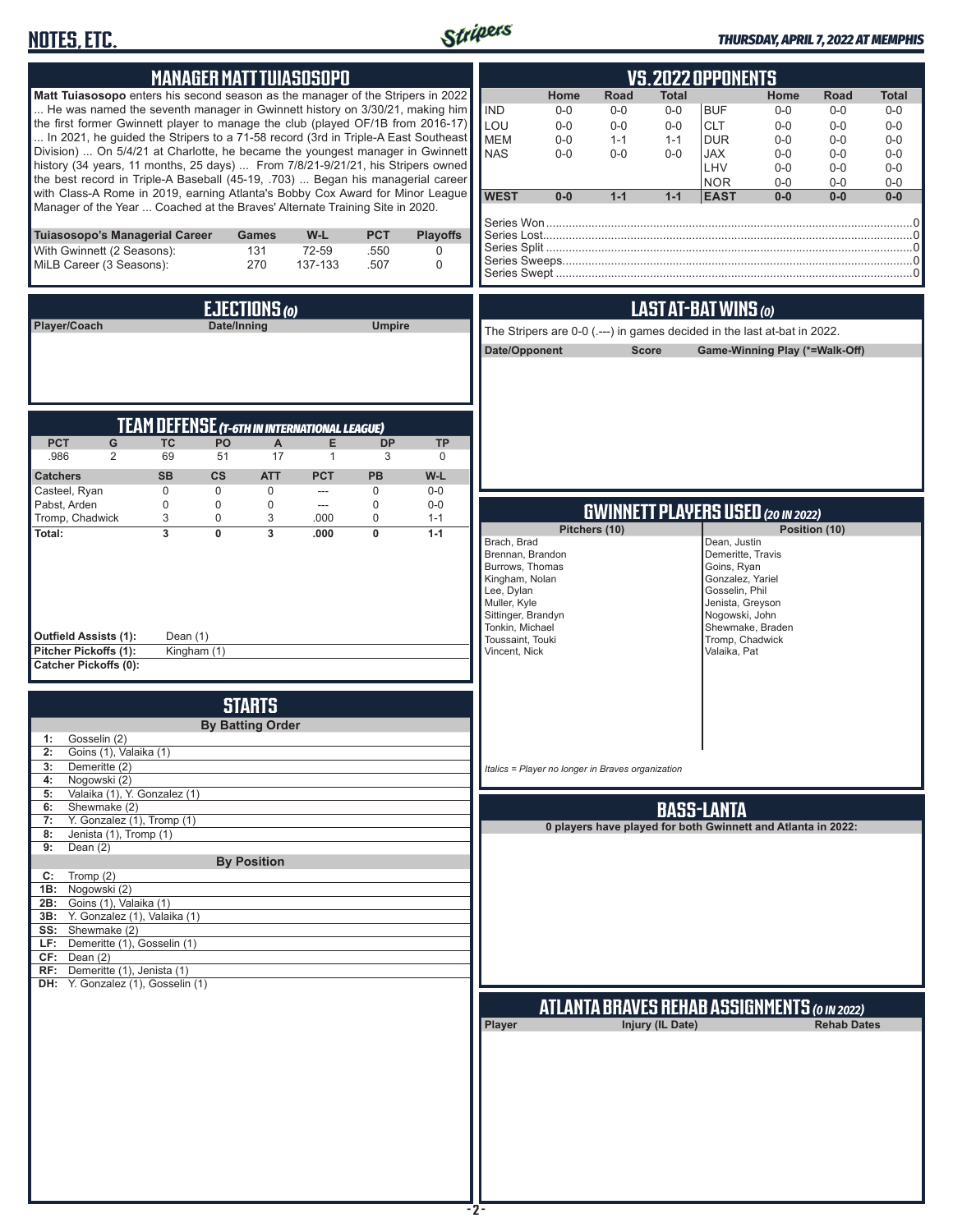### **STARTING PITCHER**



#### *THURSDAY, APRIL 7, 2022 AT MEMPHIS*

#### **36****JACKSON STEPHENS BIO ON PAGE 74 OF MEDIA GUIDE**

| B/T: | R/R | <b>BORN:</b> 5/11/94 in Oxford, AL (age 27)                           |
|------|-----|-----------------------------------------------------------------------|
| HT:  | հ-2 | <b>ACQUIRED:</b> Signed by the Braves as a minor league free agent on |
| WT:  | 220 | $1/12/22$ .                                                           |

*TONIGHT'S START:* **Jackson Stephens** makes his Stripers debut in game three of a six-game series at Memphis ... It is his 90th career Triple-A appearance, 35th start (16-15, 5.06 ERA, 1.49 WHIP, .280 BAA), and first outing with a team other than Louisville ... Career as a Triple-A starter, is 8-13 with a 5.17 ERA and has one 7.0-inning complete-game shutout (5/21/17-G1, LOU vs. COL) ... In 45 career Triple-A road games (21 starts), is 8-10 with a 4.68 ERA.

*RETURN TO AFFILIATED BASEBALL:* The Braves signed Stephens to a minor league contract on 1/12, marking his first time with an MLB organization since 2019 with Cincinnati ... Tonight is his first appearance in affiliated baseball since 9/2/19 with Triple-A Louisville vs. Indianapolis (relief, 1.1 IP, 0 H, 0 R, 2 BB, 3 SO in Bats' 4-0 loss) ... It is his first starting nod since 5/29/19 with Louisville vs. Toledo (loss, 2.2 IP, 5 H, 6 ER, 1 HR, 2 BB, 0 SO in Bats' 18-2 loss).

*2022 SPRING TRAINING:* Stephens started one game for the Atlanta Braves, 3/19 at Tampa Bay (ND, 2.0 IP, 2 H, 2 ER, 1 HR, 0 BB, 1 SO) ... Both of his earned runs came on a Mike Zunino home run ... The game ended in a 4-4 tie.

*2021 SEASON:* After not pitching in 2020, spent the year with Tecolotes de Dos Laredos of the Mexican League, going 4-3 with a 4.98 ERA (36 ER in 65.0 IP) and 69 strikeouts over 12 games (11 starts) ... Named Pitcher of the Year for the Venezuelan Winter League after going 6-3 with a 1.82 ERA (10 ER in 49.2 IP) and 44 strikeouts over 14 games (9 starts) with Cardenales de Lara.

| <b>STEPHENS' 2022 STATS</b> |                |              |                       |      |           |           |           |           |              |
|-----------------------------|----------------|--------------|-----------------------|------|-----------|-----------|-----------|-----------|--------------|
| <b>Team</b>                 | W-L            | <b>ERA</b>   | G/GS                  | ΙP   | ER        | <b>HR</b> | <b>BB</b> | <b>SO</b> | <b>BAA</b>   |
| Gwinnett (AAA)              | $0 - 0$        | 0.00         | 0/0                   | 0.0  |           |           |           |           | .000         |
| MiLB Career:<br>MLB Career: | 42-48<br>$4-4$ | 4.19<br>4.83 | 190/106 717.0<br>36/4 | 63.1 | 334<br>34 | 60<br>13  | 218<br>24 | 584<br>54 | .276<br>.272 |

| <b>STEPHENS' 2022 SPLITS (WITH GWINNETT)</b> |                       |                  |                    |  |  |  |  |  |
|----------------------------------------------|-----------------------|------------------|--------------------|--|--|--|--|--|
| Home:                                        | 0-0, -.-- ERA (0G)    | Road:            | 0-0, -.-- ERA (0G) |  |  |  |  |  |
| Day:                                         | $0-0, - -$ ERA (0G)   | Night:           | 0-0, -.-- ERA (0G) |  |  |  |  |  |
| Starter:                                     | $0-0, - -$ ERA $(0G)$ | <b>Reliever:</b> | 0-0, -.-- ERA (0G) |  |  |  |  |  |
| I Vs. LHB:                                   | .000 BAA, 0 HR        | Vs. RHB:         | .000 BAA, 0 HR     |  |  |  |  |  |

|         |         |                          |   |           | <b>STEPHENS VS. MEMPHIS</b> |   |    |           |           |    |
|---------|---------|--------------------------|---|-----------|-----------------------------|---|----|-----------|-----------|----|
|         | W-L     | <b>ERA</b>               | G | <b>GS</b> | ΙP                          | н | ER | <b>HR</b> | <b>BB</b> | SO |
| 2022:   | $0-0$   | $\overline{\phantom{a}}$ |   |           | 0.0                         |   |    |           |           |    |
| Career: | $0 - 0$ | --                       |   |           | 0.0                         |   |    |           |           |    |

| <b>STEPHENS' HIGHS &amp; LOWS</b> |               |                              |  |  |  |  |  |
|-----------------------------------|---------------|------------------------------|--|--|--|--|--|
|                                   | <b>Season</b> | Career (MiLB and MLB)        |  |  |  |  |  |
| IP:                               | None          | 8.0 (6/18/17, LOU at NOR)    |  |  |  |  |  |
| So:                               | None          | 10 (8/12/16, PNS vs. TNS)    |  |  |  |  |  |
| IBB:                              | None          | 6 (6/7/17, LOU at COL)       |  |  |  |  |  |
| Iн:                               | None          | 11 (6/22/15, DAYTONA at CLR) |  |  |  |  |  |
| ER:                               | None          | 7 (8/31/14, DAYTON at LC)    |  |  |  |  |  |
| Low-Hit CG:                       | None          | None                         |  |  |  |  |  |
| Low-ER CG:                        | None          | None                         |  |  |  |  |  |

#### *STEPHENS' CAREER ACCOLADES*

**2015:** Florida State League Pitcher of the Year ... **2016:** Southern League Midseason All-Star ... MiLB.com Cincinnati Reds Organization All-Star .... **2021-22:** Venezuelan Winter League Pitcher of the Year.

| STEPHENS' 2022 STARTS (ALL LEVELS)                                                                                           |       |              |  |  |  |  |  |
|------------------------------------------------------------------------------------------------------------------------------|-------|--------------|--|--|--|--|--|
| NP-S<br>R ER HR BB SO<br><sup>1</sup> Team<br><b>Catcher</b><br>Date/Opp.<br>H<br>Opp. Starter<br><b>IP</b><br><b>Result</b> | Final | <b>Notes</b> |  |  |  |  |  |
|                                                                                                                              |       |              |  |  |  |  |  |

| <b>STRIPERS STARTING PITCHERS (2 IN 2022)</b> |         |            |    |    |         |                             |                            |                                              |
|-----------------------------------------------|---------|------------|----|----|---------|-----------------------------|----------------------------|----------------------------------------------|
| <b>Pitcher</b>                                | W-L     | <b>ERA</b> | GS | QS |         | <b>Team W-L Run Support</b> | <b>Last Gwinnett Start</b> | <b>Final Line</b>                            |
| De La Cruz, Jasseel                           | $0 - 0$ | $-1 - 1$   |    |    | 0-0     | $0.00$ RPG (0 Tot.)         | N/A                        |                                              |
| Muller, Kyle                                  | 0-0     | 1.93       |    |    | $0 - 1$ | 1.00 RPG (1 Tot.)           | 4/5 at MEM (ND)            | 4.2 IP, 4 H, 1 R, 1 ER, 1 BB, 7 SO (77p/50s) |
| Stephens, Jackson                             | 0-0     | -.--       |    |    | 0-0     | $0.00$ RPG $(0$ Tot.)       | N/A                        |                                              |
| Toussaint, Touki                              | 0-0     | 1.93       |    |    | $1 - 0$ | 4.00 RPG (4 Tot.)           | 4/6 at MEM (ND)            | 4.2 IP, 2 H, 1 R, 1 ER, 4 BB, 8 SO (80p/44s) |
| Winans, Allan                                 | 0-0     | $-1 - 1$   |    |    | 0-0     | $0.00$ RPG $(0$ Tot.)       | N/A                        |                                              |
| Total:                                        | $0-0$   | 1.93       |    |    | 1-1     | 2.50 RPG (5 Tot.)           |                            |                                              |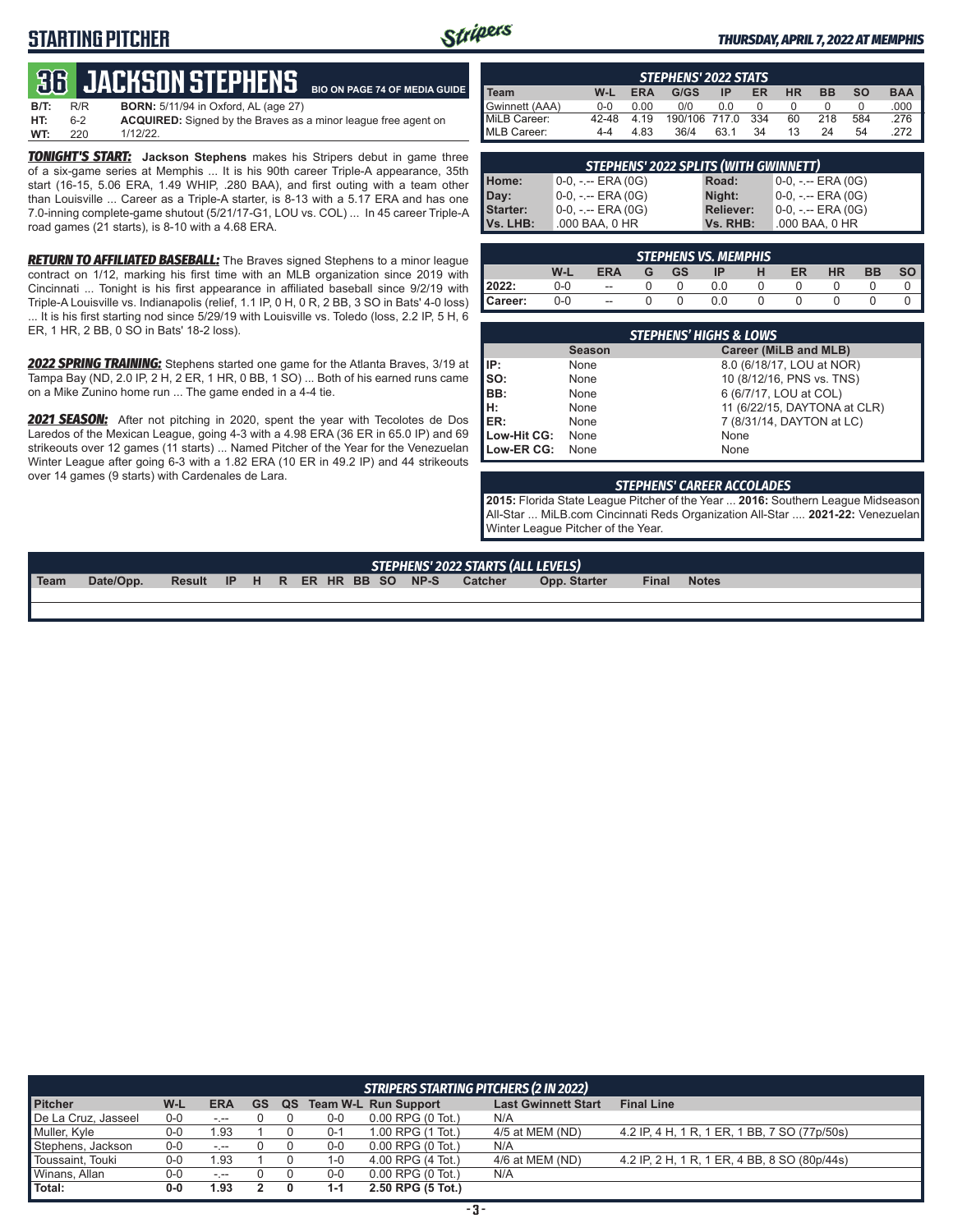### **BULLPEN**



#### *THURSDAY, APRIL 7, 2022 AT MEMPHIS*

| <b>STRIPERS PITCHING BREAKDOWN</b>                        |         |            |      |   |    |           |           |           |            |
|-----------------------------------------------------------|---------|------------|------|---|----|-----------|-----------|-----------|------------|
|                                                           | W-L     | <b>ERA</b> | IP   | R | ER | <b>HR</b> | <b>BB</b> | <b>SO</b> | <b>BAA</b> |
| Starters:                                                 | $0 - 0$ | 1.93       | 9.1  | 2 | 2  | 0         | 5         | 15        | .188       |
| Relievers:                                                | $1 - 1$ | 3.52       | 7.2  | 3 | 3  | 2         |           | 10        | .192       |
| Total:                                                    | $1 - 1$ | 2.65       | 17.0 | 5 | 5  | 2         |           | 25        | .190       |
| Saves/Opp: 1/1 (100.0%) Holds: 3 IR/Scored: 6/0 (00.0%)   |         |            |      |   |    |           |           |           |            |
| Complete Games: 0 Shutouts: 0<br><b>Quality Starts: 0</b> |         |            |      |   |    |           |           |           |            |
|                                                           |         |            |      |   |    |           |           |           |            |
|                                                           |         |            |      |   |    |           |           |           |            |

| PITCHER AWARDS & HONORS' |                   |              |  |  |  |
|--------------------------|-------------------|--------------|--|--|--|
| <b>Pitcher</b>           | <b>Award/Date</b> | <b>Stats</b> |  |  |  |
|                          |                   |              |  |  |  |
|                          |                   |              |  |  |  |
|                          |                   |              |  |  |  |
|                          |                   |              |  |  |  |

# **32 R.J. ALANIZ** *- RHP - 30 YRS - McALLEN, TX*

| <b>RELIEF W/GWN: 0-0, -.-- ERA in 0G</b> |                         | <b>START W/GWN: 0-0, -.-- ERA in 0G</b>                                 |
|------------------------------------------|-------------------------|-------------------------------------------------------------------------|
| GF: 0                                    |                         | <b>HOLDS: 0 SAVES: 0/0 IR/SCORED: 0/0 SCORELESS STREAK: 0G (0.0 IP)</b> |
|                                          | <b>LAST RELIEF: N/A</b> |                                                                         |

- **• 2022 Spring Training:** 0-0, 9.00 ERA, .400 BAA in 1G with Atlanta.
- **• 2021:** Pitched for both Triple-A Louisville (1-3, 3.46 ERA, .286 BAA, 1 SV in 33G) and Cincinnati (0-0, 3.38 ERA, .111 BAA in 3G).
- **• Triple-A Stops:** Prior to joining Gwinnett, has pitched for Toledo (DET) from 2016- 17, Durham (TB) in 2018, Tacoma (SEA) in 2019, and Louisville (CIN) from 2019- 21 ... Was a part of Durham's Governors' Cup championship team in 2018.
- **• MLB Career:** 1-0, 8.35 ERA, .278 BAA, 0 SV in 15G (0 starts) with Seattle (2019) and Cincinnati (2019, 2021).
- **• Acquired:** MiLB FA (3/20/22) ... Originally signed by the Houston Astros as a nondrafted free agent (8/14/09).

# **53 BRAD BRACH** *- RHP - 35 YRS - FREEHOLD, NJ*

*RELIEF W/GWN:*0-0, 0.00 ERA in 1G *START W/GWN:*0-0, -.-- ERA in 0G *GF:*1 *HOLDS:*0 *SAVES:*0/0 *IR/SCORED:*0/0 *SCORELESS STREAK:*1G (1.0 IP)

- *LAST RELIEF:*4/5 at MEM (1.0 IP, 1 H, 0 R, 0 BB, 1 SO)
- **• 2022 Spring Training:** 1-0, 0.00 ERA, .250 BAA in 1G with Atlanta.
- **• 2021:** In 35G with Cincinnati, was 1-2 with a 6.30 ERA, .254 BAA, and 1 save ... Also logged 8G with Triple-A Louisville (0-0, 0.00 ERA, 0 ER in 8.2 IP, 15 SO).
- **• Triple-A Stops:** Prior to joining Gwinnett, has pitched for Tucson (SD) from 2011- 13, Norfolk (BAL) in 2014, and Louisville (CIN) in 2021.
- **• MLB Career:** 38-29, 3.55 ERA, .232 BAA, 34 SV in 531G (0 starts) with San Diego (2011-13), Baltimore (2014-18), Atlanta (2018), Chicago Cubs (2019), New York Mets (2019-20), and Cincinnati (2021) ... Pitched in the MLB Postseason for Baltimore (2014, 2016) and Atlanta (2018).
- **• Acquired:** MiLB FA (3/19/22) ... Originally the San Diego Padres' 42nd-round pick in 2008 out of Monmouth University (West Long Branch, NJ).

# **57 BRANDON BRENNAN** *- RHP - 30 YRS - MISSION VIEJO, CA*

*RELIEF W/GWN:*0-0, 27.00 ERA in 1G *START W/GWN:*0-0, -.-- ERA in 0G *GF:*0 *HOLDS:*1 *SAVES:*0/0 *IR/SCORED:*0/0 *SCORELESS STREAK:*-1G

- *LAST RELIEF:*4/6 at MEM (hold, 0.2 IP, 2 H, 2 ER, 2 BB, 1 SO, 1 HR)
- **• 2022 Spring Training:** 0-0, 20.25 ERA, .429 BAA in 2G with Atlanta.
- **• 2021:** Made 32 relief appearances with Triple-A Worcester (Red Sox), going 1-2 with a 5.97 ERA, .293 BAA, and 1 save (1-for-4) ... Also made 1 MLB appearance with Boston, tossing 3.0 scoreless IP on 6/12 vs. Toronto.
- **• Triple-A Stops:** Prior to joining Gwinnett, has pitched for Charlotte (CWS) from 2017-18, Tacoma (SEA) in 2019, and Worcester (BOS) in 2021.
- **• MLB Career:** 3-6, 4.21 ERA, .214 BAA, 0 SV in 55G (0 starts) with Seattle (2019- 20) and Boston (2021).
- **• Acquired:** MiLB FA (3/10/22) ... Originally the Chicago White Sox' 4th-round pick in 2012 out of Orange Coast College (Costa Mesa, CA).

# **49 THOMAS BURROWS** *- LHP - 27 YRS - FLORENCE, AL*

*RELIEF W/GWN:*1-0, 0.00 ERA in 1G *START W/GWN:*0-0, -.-- ERA in 0G *GF:*0 *HOLDS:*0 *SAVES:*0/0 *IR/SCORED:*3/0 *SCORELESS STREAK:*1G (0.1 IP)

- *LAST RELIEF:*4/6 at MEM (win, 0.1 IP, 0 H, 0 R, 0 BB, 1 SO)
- **• GWN Career:** 5-2, 3.54 ERA (33 ER in 84.0 IP), 6 SV in 63G (1 start) since 2019. **• 2022: 4/6 at MEM:** Struck out his lone batter faced (Nolan Gorman), stranding 3
- inherited runners and earning his first win of the year.
- **• 2022 Spring Training:** 0-0, 0.00 ERA, .000 BAA in 1G with Atlanta.
- **• 2021:** Spent entire year with Gwinnett, going 3-1 with a 2.64 ERA, .176 BAA, and 0 saves (0-for-1) in 35G (1 start) ... Led team in relief strikeouts (65).
- **• MLB Career:** Has yet to make his Major League debut.
- **• Acquired:** Via trade with Seattle (1/11/17) ... Originally the Seattle Mariners' 4thround pick in 2016 out of the University of Alabama.

| <b>PITCHING BY MONTH</b> |         |            |      |   |    |           |           |              |            |  |
|--------------------------|---------|------------|------|---|----|-----------|-----------|--------------|------------|--|
|                          | $W-L$   | <b>ERA</b> | IP   | R | ER | <b>HR</b> | <b>BB</b> | <b>SO</b>    | <b>BAA</b> |  |
| April:                   | $1 - 1$ | 2.65       | 17.0 | 5 | 5  | 2         |           | 25           | .190       |  |
| May:                     | 0-0     | - --       | 0.0  | 0 | 0  | 0         | 0         | <sup>0</sup> | ---        |  |
| June:                    | $0 - 0$ |            | 0.0  | 0 | 0  | 0         | 0         | O            |            |  |
| July:                    | $0 - 0$ |            | 0.0  | 0 | 0  | 0         | 0         | $\Omega$     |            |  |
| August:                  | $0 - 0$ |            | 0.0  | 0 | 0  | 0         | 0         | 0            |            |  |
| September:               | $0 - 0$ | - --       | 0.0  | 0 | 0  | 0         | 0         | 0            | ---        |  |

*SCORELESS INNINGS STREAKS (15-PLUS INNINGS)*

|  |  | <b>SS</b> SETH ELLEDGE - RHP - 25 YRS - DALLAS, TX |  |
|--|--|----------------------------------------------------|--|
|  |  | $\sim$                                             |  |

|       | <b>RELIEF W/GWN:</b> $0-0.$ -.-- ERA in $0G$ |                         | <b>START W/GWN:</b> $0-0$ , $-$ - ERA in $0G$                           |
|-------|----------------------------------------------|-------------------------|-------------------------------------------------------------------------|
| GF: 0 |                                              |                         | <b>HOLDS: 0 SAVES: 0/0 IR/SCORED: 0/0 SCORELESS STREAK: 0G (0.0 IP)</b> |
|       |                                              | <b>LAST RELIEF: N/A</b> |                                                                         |

**• 2022 Spring Training:** Did not pitch for an MLB team this Spring.

**Pitcher Length Dates Stats**

- **• 2021:** Pitched for both Triple-A Memphis (2-2, 6.56 ERA, .299 BAA, 2 SV in 30G) and St. Louis (0-0, 4.63 ERA, .302 BAA, 0 SV in 11G).
- **• Triple-A Stops:** Prior to joining Gwinnett, has pitched for Memphis (STL) from 2019-21 (5-3, 5.66 ERA, .270 BAA, 2 SV in 51G) ... Also appeared for the RedBidrds in the 2018 PCL Playoffs (0-0, 0.00 ERA in 1G).
- **• MLB Career:** 1-0, 4.63 ERA, .282 BAA, 0 SV in 23G with St. Louis (2020-21).
- **• Acquired:** MiLB FA (3/30/22) ... Originally the Seattle Mariners' 4th-round pick in 2017 out of Dallas Baptist University (TX).

### **51 CONNOR JOHNSTONE** *- RHP - 27 YRS - SAN DIEGO, CA RELIEF W/GWN:*0-0, -.-- ERA in 0G *START W/GWN:*0-0, -.-- ERA in 0G

| GF: 0 HOLDS: 0 SAVES: $0/0$ IR/SCORED: $0/0$ SCORELESS STREAK: $0$ G $(0.0 \text{ IP})$ |  |  |  |  |  |  |  |  |
|-----------------------------------------------------------------------------------------|--|--|--|--|--|--|--|--|
| <b>LAST RELIEF: N/A</b>                                                                 |  |  |  |  |  |  |  |  |

- **• GWN Career:** 7-8, 4.79 ERA (58 ER in 109.0 IP), 0 SV in 45G since 2018 ... Of his 20 career Triple-A starts, 16 came in 2021.
- **• 2022 Spring Training:** 0-0, 0.00 ERA, .000 BAA, 1 SV in 1G with Atlanta.
- **• 2021:** Spent the full year with Gwinnett, going 3-8 with a 4.84 ERA and .258 BAA in 33G (16 starts) ... Was 2-0 with a 2.36 ERA and .191 BAA in 17 relief outings. **• MLB Career:** Has yet to make his Major League debut.
- **• Acquired:** Braves' 21st-round pick in 2017 out of Wake Forest University.
- **• Local Product:** Played baseball at Roswell High School (Roswell, GA).

# **39 NOLAN KINGHAM** *- RHP - 25 YRS - LAS VEGAS, NV*

|                   | <b>RELIEF W/GWN: 0-0, 0.00 ERA in 1G</b>                      | <b>START W/GWN: 0-0, -.-- ERA in 0G</b>                        |
|-------------------|---------------------------------------------------------------|----------------------------------------------------------------|
| GF: 0<br>HOLDS: 0 |                                                               | <b>SAVES: 0/0 IR/SCORED: 1/0 SCORELESS STREAK: 1G (1.1 IP)</b> |
|                   | <b>LAST RELIEF:</b> 4/5 at MEM (1.1 IP, 0 H, 0 R, 0 BB, 1 SO) |                                                                |

- **• GWN Career:** 0-5, 9.68 ERA (33 ER in 30.2 IP), 0 SV in 8G (6 starts) since 2021.
- **• 2022 Spring Training:** 0-0, 0.00 ERA, .000 BAA, 1 SV in 1G with Atlanta.
- **• 2021:** Pitched for both Double-A Mississippi (6-1, 2.08 ERA, .225 BAA, 2 SV in 12G) and Gwinnett (0-5, 10.13 ERA, .365 BAA in 7G) ... Named Double-A South Pitcher of the Month for June (3-0, 0.83 ERA, 0.83 WHIP, .193 BAA in 5 starts) ... Served as the M-Braves' closer during the Double-A South Championship Series, going 3-for-3 in save chances (2.1 IP, 1 H, 0 R, 0 BB, 2 SO) ... Got the final 3 outs of Mississippi's 2-1 win over Montgomery in Game 5, clinching the title.
- **• MLB Career:** Has yet to make his Major League debut.
- **• Acquired:** Braves' 12th-round pick in 2018 out of the University of Texas.

# **58 DYLAN LEE** *- LHP - 27 YRS - DINUBA, CA*

|       |          | <b>RELIEF W/GWN: 0-0, 0.00 ERA in 1G</b> | <b>START W/GWN: 0-0, -.-- ERA in 0G</b>                               |  |
|-------|----------|------------------------------------------|-----------------------------------------------------------------------|--|
| GF: 0 | HOLDS: 1 |                                          | <b>SAVES: 0/0 IR/SCORED: 2/0 SCORELESS STREAK: 1G (1.1 IP)</b>        |  |
|       |          |                                          | <b>LAST RELIEF:</b> $4/6$ at MEM (hold, 1.1 IP, 0 H, 0 R, 0 BB, 0 SO) |  |

- **• GWN Career:** 5-1, 1.50 ERA (8 ER in 48.0 IP), 1 SV in 36G (0 starts) since 2021.
- **• 2022 Spring Training:** 0-0, 9.00 ERA, .357 BAA in 3G with Atlanta.
- **• 2021 w/GWN:** Named Stripers' Most Outstanding Reliever (5-1, 1.54 ERA, .176 BAA, 1 SV in 35G) ... Led GWN relievers (min. 30.0 IP) in BAA, ranked 2nd in ERA.
- **• 2021 w/ATL:** Made his MLB debut with the Braves, logging 2G in relief in October (0-0, 9.00 ERA, .333 BAA) ... Also made his MLB Postseason debut (0-0, 6.00 ERA, .286 BAA in 3G, 1 start) ... Started Game 4 of the World Series vs. Houston on 10/30 (ND, 0.1 IP, 1 H, 1 ER, 2 BB, 1 SO), becoming the 1st pitcher in MLB history to make his 1st career start in the World Series.
- **• MLB Career:** 0-0, 9.00 ERA, .333 BAA, 0 SV in 2G (0 starts) with Atlanta (2021). **• Acquired:** MiLB FA (4/15/21) ... Originally the Miami Marlins' 10th-round pick in 2016 out of Fresno State University.

ı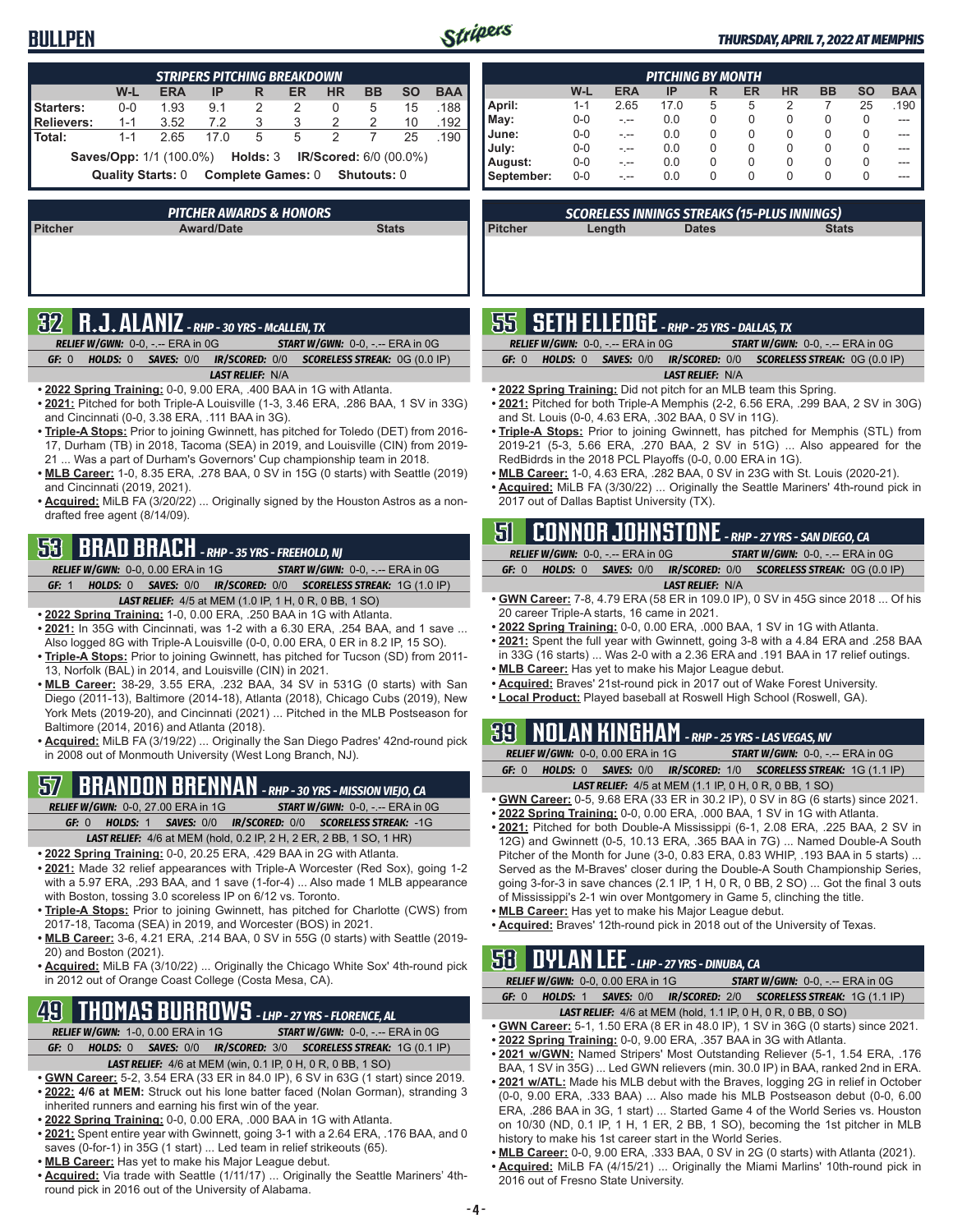### **BULLPEN**

## **56 BRANDYN SITTINGER** *- LHP - 27 YRS - ELYRIA, OH*

*RELIEF W/GWN:*0-0, 0.00 ERA in 0G *START W/GWN:*0-0, -.-- ERA in 0G *GF:*0 *HOLDS:*1 *SAVES:*0/0 *IR/SCORED:*0/0 *SCORELESS STREAK:*1G (1.0 IP)

- *LAST RELIEF:*4/6 at MEM (hold, 1.0 IP, 0 H, 0 R, 3 SO) **• 2022 Spring Training:** 0-0, 11.57 ERA, .333 BAA in 3G with Atlanta.
- **• 2021:** Split time between Double-A Amarillo (0-1, 3.94 ERA, .196 BAA, 1 SV in 12G) and Triple-A Reno (1-1, 4.24 ERA, .209 BAA, 4 SV in 23G) of the Arizona organization ... Also made his MLB debut (0-1, 7.71 ERA, .294 BAA, 0 SV in 5G).
- **• Triple-A Stops:** Prior to joining Gwinnett, had only pitched with Reno in 2021.
- **• MLB Career:** 0-1, 7.71 ERA, .294 BAA, 0 SV in 5G (0 starts) with Arizona (2021). **• Acquired:** MiLB FA (2/20/22) ... Originally the Detroit Tigers' 17th-round pick in 2016 out of Ashland University (Ashland, OH).

### **59 MICHAEL TONKIN** *- RHP - 32 YRS - GLENDALE, CA*

- *RELIEF W/GWN:*0-0, 0.00 ERA in 1G *START W/GWN:*0-0, -.-- ERA in 0G *GF:*1 *HOLDS:*0 *SAVES:*1/1 *IR/SCORED:*0/0 *SCORELESS STREAK:*1G (1.0 IP) *LAST RELIEF:*4/6 at MEM (save, 1.0 IP, 1 H, 0 R, 0 BB, 1 SO)
- **• 2022: 4/6 at MEM:** In his first outing in affiliated MiLB since 2019 (with Triple-A Reno), earned a save in his Stripers debut (1.0 IP, 1 H, 0 R, 1 SO in 5-3 win).
- **• 2022 Spring Training:** 0-0, 0.00 ERA, .000 BAA in 3G with Atlanta.
- **• 2021:** Pitched for the Long Island Ducks of the Atlantic League (2-1, 0.53 ERA, 9 SV in 16G), Tijuana of the Mexican League (2-1, 2.00 ERA in 6G), and Aguilas of the Dominican Winter League (1-0, 0.68 ERA in 13G).
- **• Triple-A Stops:** Before joining Gwinnett, pitched for Rochester (MIN) from 2013- 17, San Antonio (MIL) in 2019, and Reno (ARI) in 2019.
- **• MLB Career:** 3-3, 4.43 ERA, .269 BAA, 0 SV in 141G with Minnesota (2013-17).
- **• Acquired:** MiLB FA (1/11/22) ... Originally the Minnesota Twins' 30th-round pick in 2008 out of Palmdale High School (CA).

### **54 NICK VINCENT** *- RHP - 35 YRS - POWAY, CA*

*RELIEF W/GWN:*0-1, 9.00 ERA in 1G *START W/GWN:*0-0, -.-- ERA in 0G *GF:*0 *HOLDS:*0 *SAVES:*0/0 *IR/SCORED:*0/0 *SCORELESS STREAK:*-1G *LAST RELIEF:*4/5 at MEM (loss, 1.0 IP, 1 H, 1 R, 1 ER, 1 HR, 2 SO)

- **• 2022 Spring Training:** 0-0, 54.00 ERA, .714 BAA in 1G with Atlanta.
- **• 2021:** Opened the season with the Texas Rangers, pitching for Triple-A Round Rock (0-0, 4.11 ERA, .273 BAA in 15G) ... Released on 6/22 ... Signed by the Minnesota Twins on 6/23 and joined Triple-A St. Paul (3-1, 4.55 ERA, .228 BAA, 6 SV in 24G)) ... Had his contract selected on 8/10 and logged 7G for the Twins (1-0, 0.71 ERA, .146 BAA, 0 SV).
- **• Triple-A Stops:** Prior to joining Gwinnett, has pitched for 7 Triple-A teams: Portland (SD, 2008), Tucson (SD, 2012-13), El Paso (SD, 2015), Sacramento (SF, 2019), Lehigh Valley (PHI, 2019), Round Rock (TEX, 2021), and St. Paul (MIN, 2021).
- **• MLB Career:** 23-23, 3.30 ERA, .236 BAA, 7 SV in 412G with San Diego (2012-15), Seattle (2016-18), San Francisco (2019), Philadelphia (2019), Miami (2020), and Minnesota (2021).

**• Acquired:** MiLB FA (3/16/22) ... Originally the San Diego Padres' 18th-round pick in 2008 out of Cal State Long Beach.

### $\mathbf{F}\mathbf{H}\mathbf{B}$  - RHP - 28 YRS - RIVERSIDE, CA *RELIEF W/GWN:*0-0, -.-- ERA in 0G *START W/GWN:*0-0, -.-- ERA in 0G

*GF:*0 *HOLDS:*0 *SAVES:*0/0 *IR/SCORED:*0/0 *SCORELESS STREAK:*0G (0.0 IP) *LAST RELIEF:*N/A

- **• GWN Career:** 3-5, 3.68 ERA (27 ER in 66.0 IP), 18 SV in 64G since 2018.
- **• 2022 Spring Training:** Did not pitch in MLB camp for Atlanta.
- **• 2021:** Appeared with both Gwinnett (1-2, 3.00 ERA, .193 BAA, 6 SV in 24G) and Atlanta (5-4, 4.19 ERA, .279 BAA, 1 SV in 34G) ... His 6 SV for the Stripers were T-10th in the Triple-A East ... Pitched in 2G for the Braves during the NLCS vs. the LA Dodgers (0-0, 21.60 ERA, 4 ER in 1.2 IP).
- **• MLB Career:** 9-4, 2.47 ERA, .240 BAA, 3 SV in 78G with Atlanta (2019-21).
- **• Acquired:** Braves' 18th-round pick in 2014 out of Tabor College (Hillsboro, KS).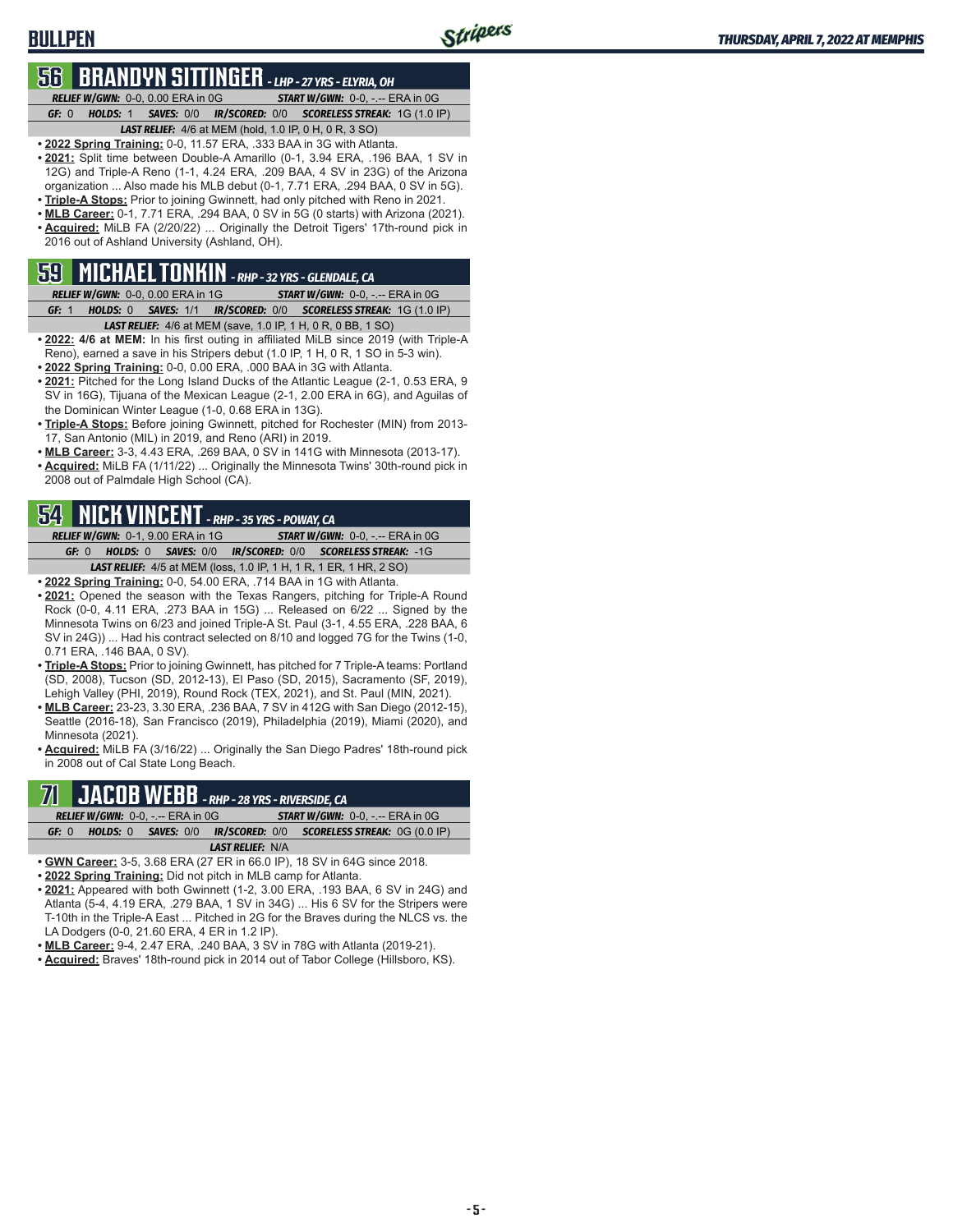### **BATTERS**

### **9 RYAN CASTEEL** *- C - 30 YRS - CHATTANOOGA, TN*

*SEASON WITH GWN:*.---, 0 HR, 0 RBI, 0 SB, .--- OPS *HIT STREAK:* 0G (0-0)

#### *4/6 at MEM:*DNP *ROAD TRIP:* .000 (0-0)

**• 2022 Spring Training:** Did not play in Atlanta's MLB camp.

- **• 2021:** Spent the entire year with Gwinnett, batting .224 (6 2B, 8 HR, 13 R, 28 RBI, .716 OPS) in 68G ... Led the club in pinch-hit at-bats (28) and hits with the bases loaded (4-for-6, .667, 2 2B, 1 HR, 12 RBI, 2.125 OPS).
- **• GWN Career:** .224, 6 2B, 0 3B, 8 HR, 28 RBI, 0 SB, .716 OPS in 68G since 2021. **• Triple-A Stops:** Prior to joining Gwinnett, played for Albuquerque (COL) from 2015-16.
- **• MLB Career:** Has yet to make his Major League debut.
- **• Acquired:** MiLB FA (11/29/21) ... On his 3rd contract with Atlanta (also signed on 1/24/19 and 3/14/21) ... Originally the Colorado Rockies' 17th-round pick in 2010 out of Cleveland State Community College (Cleveland, TN).

# **15 JUSTIN DEAN** *- OF - 25 YRS - MAULDIN, SC*

*SEASON WITH GWN:*.000, 0 HR, 0 RBI, 0 SB, .286 OPS *HIT STREAK:* -2G (0-5)

*4/6 at MEM:*0-2, 2 BB *ROAD TRIP:* .000 (0-5)

- **• 2022 Spring Training:** .000 (0-for-7, 2 R, 2 RBI) in 5G with Atlanta. **• 2021:** Spent the entire year with Double-A Mississippi, batting .237 (14 2B, 4 3B, 8 HR, 60 R, 34 RBI, 29 SB, .709 OPS) in 99G ... In the Double-A South Championship Series, hit .333 (2 2B, 6 R, 2 RBI, 2 SB) in 5G.
- **• Triple-A Stops:** Is making his Triple-A debut in 2022.
- **• MLB Career:** Has yet to make his Major League debut.
- **• Award Winner:** Was Class-A Rome's Player of the Year in 2019 (.284, 18 2B, 9 3B, 9 HR, 85 R, 46 RBI, 47 SB, .817 OPS in 109G).
- **• Acquired:** Braves' 17th-round pick in 2018 out of Lenoir-Rhyne University (NC).

# **12 TRAVIS DEMERITTE** *- OF - 27 YRS - NEW YORK, NY*

*SEASON WITH GWN:*.375, 0 HR, 0 RBI, 0 SB, 1.069 OPS *HIT STREAK:* 2G (3-8) *4/6 at MEM:*1-4, 2B, R *ROAD TRIP:* .375 (3-8)

- **• GWN Career:** .286 (175-for-613), 45 2B, 2 3B, 41 HR, 130 RBI, 11 SB, .944 OPS in 179G since 2019 ... Has reached base safely in 153 of 179G (85.5%) with the Stripers ... Was an International League Midseason All-Star in 2019.
- **• 2022 Spring Training:** .188 (3-for-16, 1 R) in 7G with Atlanta.
- **• 2021:** In an injury-shortened 2nd season with Gwinnett, hit .282 (15 2B, 21 HR, 51 R, 57 RBI, 7 SB, .938 OPS) in 81G ... His 21 homers led the club and ranked T-7th in the Triple-A East ... Became the 3rd player in Gwinnett history with multiple 20-homer seasons, joining Stefan Gartrell (2011-12) and Ernesto Mejia (2012-13).
- **• Alright, We're Slammin':** Has 6 career grand slams, 4 with Gwinnett (3 in 2021). **• MLB Career:** .217, 8 2B, 2 3B, 3 HR, 14 RBI, 3 SB in 66G with Detroit (2019-20).
- **• Acquired:** Claimed off waivers from Detroit (2/12/21) for his 2nd stint with Atlanta (acquired via trade with Texas on 7/27/16) ... Originally the Rangers' 1st-round pick (30th overall) in 2013 out of Winder-Barrow High School (Winder, GA).

# **1 RYAN GOINS** *- INF - 34 YRS - TEMPLE, TX*

|                 | <b>SEASON WITH GWN: .000, 0 HR, 0 RBI, 0 SB, .000 OPS</b> | <b>HIT STREAK:</b> $-1G(0-4)$ |
|-----------------|-----------------------------------------------------------|-------------------------------|
| 4/6 at MEM: DNP |                                                           | <b>ROAD TRIP:</b> $.000(0-4)$ |

- **• GWN Career:** .230 (70-for-304), 9 2B, 1 3B, 6 HR, 35 RBI, 3 SB in 92G since 2021.
- **• 2022 Spring Training:** .188 (3-for-16, 1 2B, 1 R, 1 RBI) in 11G with Atlanta.
- **• 2021:** Spent the entire year with Gwinnett, batting .233 (9 2B, 1 3B, 6 HR, 27 R, 35 RBI, 3 SB, .635 OPS) in 91G ... Played for Team Mexico in the Tokyo Olympics (.250, 1-for-4, R, 2 RBI in 2G).
- **• Triple-A Stops:** Prior to joining Gwinnett, played for Buffalo (TOR) from 2013-16, Lehigh Valley (PHI) in 2018, and Charlotte (CWS) in 2019 ... Was an International League Midseason All-Star with Charlotte in 2019.
- **• MLB Career:** .228, 71 2B, 12 3B, 22 HR, 158 RBI in 555G with Toronto (2013-17), Kansas City (2018), Chicago White Sox (2019-20) ... Played for Toronto in 2015- 16 Postseasons (.146, 1 HR, 5 RBI in 14G).
- **• Acquired:** MiLB FA (3/13/22), his 2nd deal with Atlanta (also signed on 2/25/21) Originally the Toronto Blue Jays' 4th-round pick in 2009 out of Dallas Baptist University (Dallas, TX).

### **33 YARIEL GONZALEZ** *- INF - 27 YRS - MAYAGUEZ, PUERTO RICO SEASON WITH GWN:*.125, 0 HR, 1 RBI, 0 SB *HIT STREAK:* -1G (0-4)

#### *4/6 at MEM:*0-4, SF, RBI *ROAD TRIP:* .125 (1-8), RBI

**• 2022 Spring Training:** .333 (2-for-6, 2 R) in 5G with Atlanta.

- **• 2021:** Split the season between Double-A Erie (.365, 3 HR, 12 RBI, 1.001 OPS in 14G) and Triple-A Toledo (.259, 14 HR, 51 RBI, .781 OPS in 78G) of the Detroit Tigers organization.
- **• Triple-A Stops:** Prior to joining Gwinnett, played for Memphis (STL) in 2019 and Toledo (DET) in 2021.
- **• MLB Career:** Has yet to make his Major League debut.
- **• Acquired:** MiLB FA (12/15/21) ... Originally signed by the St. Louis Cardinals as a NDFA (6/16/16) out of Mayaguez, Puerto Rico.

# **5 PHIL GOSSELIN** *- INF - 33 YRS - BRYN MAWR, PA*

#### *SEASON WITH GWN:*.375, 0 HR, 0 RBI, 0 SB, .944 OPS *HIT STREAK:* 1G (3-5) *4/6 at MEM:*3-5, 2B, 2 R *ROAD TRIP:* .375 (3-8)

- **• GWN Career:** .296 (258-for-872), 52 2B, 8 3B, 12 HR, 82 RBI, 7 SB in 237G from 2013-14, 2018, and 2022 ... Set Gwinnett record for single-season batting average in 2014 (.344), earning team MVP and IL Postseason All-Star honors.
- **• 2022 Spring Training:** .125 (1-for-8) in 4G with Atlanta.
- **• 2021:** Spent the entire year with the LA Angels, batting .261 (14 2B, 7 HR, 47 RBI, 4 SB) in 104G ... His 90 hits were an MLB career high.
- **• Triple-A Stops:** In addition to Gwinnett, has also played for Reno (ARI) in 2015), Round Rock (TEX) in 2017, Indianapolis (PIT) in 2017, Louisville (CIN) in 2018), and Lehigh Valley (PHI) in 2019.
- **• MLB Career:** .261, 49 2B, 2 3B, 17 HR, 101 RBI, 11 SB in 463G with Atlanta (2013-15), Arizona (2015-16), Texas (2017), Pittsburgh (2017), Cincinnati (2018), Philadelphia (2019-20), and LA Angels (2021).
- **• Acquired:** MiLB FA (3/19/22) ... Originally the Atlanta Braves' 5th-round pick in 2010 out of the University of Virginia ... Traded to Arizona in the deal that brought in RHP Touki Toussaint (6/20/15).

### **18 GREYSON JENISTA** *- OF - 25 YRS - LAWRENCE, KS*

| ____              |                                                           |                               |  |
|-------------------|-----------------------------------------------------------|-------------------------------|--|
|                   | <b>SEASON WITH GWN: .000, 0 HR, 0 RBI, 0 SB, .000 OPS</b> | <b>HIT STREAK:</b> $-2G(0-5)$ |  |
| 4/6 at MEM: $0-4$ |                                                           | <b>ROAD TRIP:</b> $.000(0-5)$ |  |

- **• 2022 Spring Training:** .000 (0-for-6, 1 RBI) in 4G with Atlanta.
- **• 2021:** Spent the entire year with Double-A Mississippi, batting .216 (7 2B, 2 3B, 19 HR, 45 R, 42 RBI, 7 SB, .808 OPS) in 89G ... Ranked among Double-A South leaders in homers (6th), walks (7th, 51), slugging (10th, .465), and OPS (10th) ... In the Double-A South Championship Series, hit .167 (3 HR, 3 RBI) in 5G ... His solo homer in Game 5 on 9/26 vs. Montgomery was the difference in a 2-1 win.
- **• Triple-A Stops:** Is making his Triple-A debut in 2022. **• MLB Career:** Has yet to make his Major League debut.
- **• Acquired:** Braves' 2nd-round pick in 2018 out of Wichita State University (KS).

# **28 JOHN NOGOWSKI** *- INF - 29 YRS - TALLAHASSEE, FL*

*SEASON WITH GWN:*.333, 0 HR, 1 RBI, 0 SB, .889 OPS *HIT STREAK:* 1G (2-5) *4/6 at MEM:*2-5, RBI *ROAD TRIP:* .333 (2-6), RBI

- **• 2022 Spring Training:** .294 (5-for-17, 1 2B, 3 R, 4 RBI) in 9G with Atlanta.
- **• 2021:** Played for 3 different Triple-A Teams (Memphis, Indianapolis, Sacramento) and 2 different MLB teams (St. Louis, Pittsburgh) ... Combined to bat .211 (7 2B, 6 HR, 29 RBI, 6 SB) in 64G in MiLB ... In 52G in MLB, hit .233 (7 2B, 1 HR, 14 RBI).
- **• Triple-A Stops:** Prior to joining Gwinnett, has played for Memphis (STL) in 2019 and 2021, Indianapolis (PIT) in 2021, and Sacramento (SF) in 2021.
- **• MLB Career:** .233, 7 2B, 0 3B, 1 HR, 14 RBI, 0 SB in 52G with St. Louis (2020-21) and Pittsburgh (2021).
- **• Acquired:** Claimed from San Francisco in the 2021 Rule 5 Draft ... Originally the Oakland Athletics' 34th-round pick in 2014 out of Florida State University.

## **7 ARDEN PABST** *- C - 27 YRS - LOS ANGELES, CA*

*SEASON WITH GWN:*.---, 0 HR, 0 RBI, 0 SB, .--- OPS *HIT STREAK:* 0G (0-0)

*4/6 at MEM:*DNP *ROAD TRIP:* .000 (0-0) **• 2022 Spring Training:** .000 (0-for-1) in 1G with Atlanta.

- **• 2021:** Spent the entire season with Double-A Altoona (PIT), batting .194 (7 2B, 7 HR, 28 RBI) in 62G ... Also pitched once (0.00 ERA, 0 ER in 0.1 IP).
- **• Triple-A Stops:** Prior to joining Gwinnett, played 1G for Indianapolis (PIT) in 2018 ... Debuted on 6/24/18 vs. Durham (2-for-3, R).
- **• MLB Career:** Has yet to make his Major League debut.
- 2016 out of Georgia Tech (Atlanta, GA).

# **8 BRADEN SHEWMAKE** *- INF - 24 YRS - WYLIE, TX*

*SEASON WITH GWN:*.625, 1 HR, 1 RBI, 1 SB, 1.625 OPS *HIT STREAK:* 2G (5-8) *4/6 at MEM:*3-4, HR, R, RBI *ROAD TRIP:* .625 (5-8), HR, RBI, SB

- **• Prospecting:** Entering 2022, ranked the Braves' No. 6 prospect by MLB.com.
- **• 2022: 4/5 at MEM:** Went 2-for-4 with a stolen base in his Triple-A debut ... **4/6 at MEM:** Blasted his first career Triple-A homer (solo) in 3-for-5 effort.
- **• 2022 Spring Training:** .000 (0-for-9, 1 R, 1 RBI) in 5G with Atlanta.
- **• 2021:** Spent the entire year with Double-A Mississippi, batting .228 (14 2B, 3 3B, 12 HR, 40 R, 40 RBI, 4 SB, .672 OPS) in 83G ... In the Double-A South Championship Series, hit .100 (2 R, 1 RBI) in 5G ... Named by MiLB.com as a Braves Organization All-Star.
- **• Triple-A Stops:** Is making his Triple-A debut in 2022.
- **• MLB Career:** Has yet to make his Major League debut.
- **• Acquired:** Braves' 1st-round pick (21st overall) in 2019 out of Texas A&M.
- 
- 
- 

- 
- 
- **• Acquired:** MiLB FA (3/8/22) ... Originally the Pittsburgh Pirates' 12th-round pick in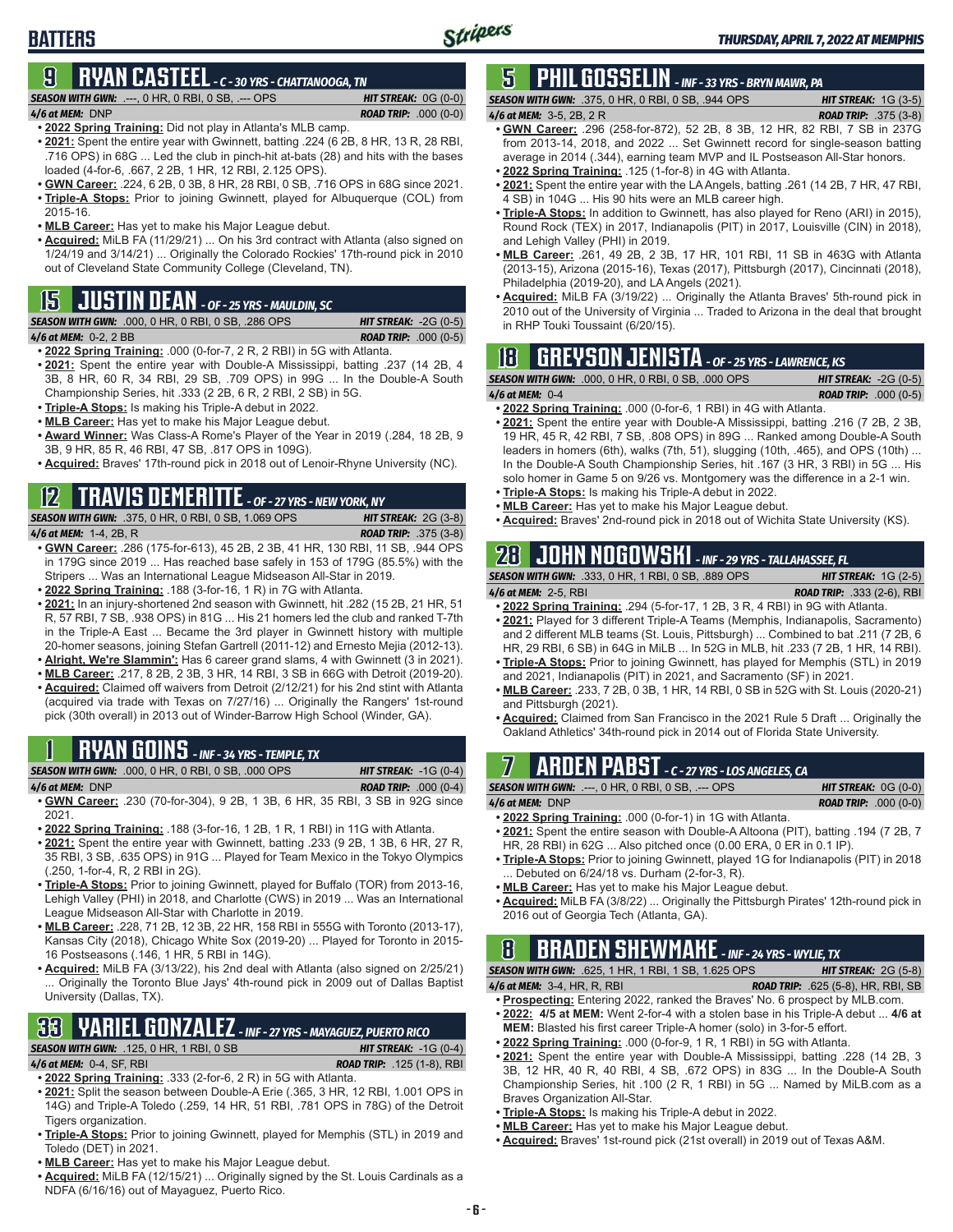# **14 CHADWICK TROMP** *- C - 26 YRS - ORANJESTAD, ARUBA*

### *SEASON WITH GWN:*.429, 1 HR, 1 RBI, 0 SB, 1.357 OPS *HIT STREAK:* 2G (3-7)

**BATTERS**

*4/6 at MEM:*1-3, BB *ROAD TRIP:* .429 (2-4), HR, RBI **• 2022: 4/5 at MEM:** Tallied Gwinnett's first homer and RBI of the year (solo, off T.J.

- Zeuch) in 2-1 loss (2-for-4). **• GWN Career:** .238 (5-for-21), 0 2B, 0 3B, 1 HR, 1 RBI, 0 SB in 6G since 2021.
- **• 2022 Spring Training:** .400 (2-for-5, 1 2B, 2 R) in 4G with Atlanta.
- **• 2021:** Played 55G with Triple-A Sacramento (.224, 12 2B, 6 HR, 24 RBI) and 9G with San Francisco (.222, 1 HR, 2 RBI) ... DFA'd on 9/18, claimed by Atlanta on 9/21 ... Joined Gwinnett and hit .176 (0 XBH, 0 RBI) in 5G.
- **• Triple-A Stops:** Prior to joining Gwinnett, has played for Louisville (CIN) in 2015 and 2018-19, and Sacramento (SF) in 2021.
- **• MLB Career:** .215, 1 2B, 0 3B, 5 HR, 12 RBI, 0 SB in 33G with San Francisco (2020-21).
- **• Acquired:** Claimed off waivers from San Francisco (9/21/21) ... Originally signed by the Cincinnati Reds as a NDFA (1/24/13) out of Aruba.

# **4 PAT VALAIKA** *- INF - 29 YRS - VALENCIA, CA*

*SEASON WITH GWN:*.250, 1 HR, 2 RBI, 0 SB, .958 OPS *HIT STREAK:* 1G (2-5) *4/6 at MEM:*2-5, HR, R, 2 RBI *ROAD TRIP:* .250 (2-8), 1 HR, 2 RBI

**• 2022: 4/6 at MEM:** Crushed go-ahead 2-run HR (1) in 5-3 win (2-for-5, 2 RBI).

- **• 2022 Spring Training:** .300 (3-for-10, 1 2B, 1 HR, 2 R, 3 RBI) in 7G with Atlanta. **• 2021:** Split the year between Baltimore (.201, 8 2B, 5 HR, 25 RBI, 1 SB in 91G) and Triple-A Norfolk (.225, 1 2B, 2 HR, 7 RBI in 22G).
- **• Triple-A Stops:** Prior to joining Gwinnett, has played for Albuquerque (COL) from 2016-19 and Norfolk (BAL) in 2021 ... Pacific Coast League All-Star in 2019.
- **• MLB Career:** .221, 34 2B, 1 3B, 30 HR, 92 RBI, 1 SB in 374G with Colorado (2016-19) and Baltimore (2020-21) ... Played in the MLB Postseason with the Rockies in 2017 and 2018 (.500, 1-for-2, 1 2B in 2G).
- **• Acquired:** MiLB FA (3/18/22) ... Originally the Colorado Rockies' 9th-round pick in 2013 out of UCLA.

| <b>TOTAL:</b> | 284, 3 HR, 827 OPS | <b>RISP:</b> | 250,1 HR, 754 OPS RUNS/INNING: 1 2 3 4 5 6 7 8 9 X TOT                                       |  |                   |  |  |  |                   |
|---------------|--------------------|--------------|----------------------------------------------------------------------------------------------|--|-------------------|--|--|--|-------------------|
| Vs. LHP:      |                    |              | 381, 2 HR, 1.179 OPS <b>RISP/20:</b> 286, 0 HR, 572 OPS <b>S</b> Stripers: 0 1 4 0 0 0 1 0 0 |  |                   |  |  |  | $0\quad 6\quad 1$ |
| Vs. RHP:      |                    |              | 239, 1 HR, .666 OPS LOADED: 000, 0 HR, .000 OPS Opponents:                                   |  | 1 0 0 0 1 2 1 0 0 |  |  |  | $0 \quad 5 \quad$ |

| <b>HOME RUNS</b> |    |    |        |    |      |  |  |                        | <b>MULTI-GAMES</b>                          |            |                          |           |  |
|------------------|----|----|--------|----|------|--|--|------------------------|---------------------------------------------|------------|--------------------------|-----------|--|
| <b>Player</b>    | 1R | 2R | 3R     | GS | Tot. |  |  | Off LH Off RH Team W-L | Last HR with Gwinnett (Regular Season)      | <b>Hit</b> | <b>RBI</b>               | <b>HR</b> |  |
| Casteel          |    |    |        |    |      |  |  | $0 - 0$                | 9/19/21 vs. NAS, 1R (RH Connor Sadzeck)     |            | -                        |           |  |
| Dean             |    |    | $\sim$ |    |      |  |  | $0 - 0$                |                                             |            | -                        |           |  |
| Demeritte        |    |    |        |    | -    |  |  | $0 - 0$                | 9/29/21 vs. JAX, 2R (RH Nick Neidert)       |            | $\overline{\phantom{0}}$ |           |  |
| Goins            |    |    | -      |    |      |  |  | $0 - 0$                | 9/14/21 vs. NAS, 1R (RH Josh Lindblom)      |            | $\overline{\phantom{0}}$ |           |  |
| Gonzalez         |    |    | -      |    |      |  |  | $0 - 0$                | ---                                         | -          | $\overline{\phantom{0}}$ |           |  |
| Gosselin         |    |    | -      |    |      |  |  | $0 - 0$                | 8/25/18 at CLT, 2R (RH Asher Wojciechowski) |            | -                        |           |  |
| Jenista          |    |    | -      |    |      |  |  | $0 - 0$                |                                             | -          | -                        |           |  |
| Nogowski         |    |    | ۰.     |    | -    |  |  | $0 - 0$                | ---                                         | -          | $\overline{\phantom{0}}$ |           |  |
| Pabst            |    | -  | -      |    |      |  |  | $0 - 0$                | ---                                         |            | $\overline{\phantom{a}}$ |           |  |
| Shewmake         |    | -  | -      |    |      |  |  | $1 - 0$                | 4/6/22 at MEM, 1R (LH Matthew Liberatore)   |            | -                        |           |  |
| Tromp            |    |    |        |    |      |  |  | $0 - 1$                | 4/5/22 at MEM, 1R (RH T.J. Zeuch)           |            | $\overline{\phantom{0}}$ |           |  |
| Valaika          |    |    |        |    |      |  |  | $1 - 0$                | 4/6/22 at MEM. 2R (LH Matthew Liberatore)   |            |                          |           |  |
| Total:           | 2  |    |        |    | 3    |  |  |                        |                                             |            |                          |           |  |

| <b>HOME RUN VARIANTS</b>                   |         |      |     |              | <b>PINCH HITTERS</b> |              |              |                |            |             |           |
|--------------------------------------------|---------|------|-----|--------------|----------------------|--------------|--------------|----------------|------------|-------------|-----------|
| Back-to-Back Homers (0x):                  | Player  | AVG. | AB. | $\mathsf{R}$ | H                    | 2B           | 3B           | H <sub>R</sub> | <b>RBI</b> | <b>BB</b>   | <b>SO</b> |
| $---$                                      | Jenista | .000 |     | 0            | 0                    | $\Omega$     | $\mathbf{0}$ | $\mathbf 0$    | $\Omega$   | $\mathbf 0$ |           |
| Back-to-Back-to-Back Homers (0x):<br>$---$ |         |      |     |              |                      |              |              |                |            |             |           |
|                                            |         |      |     |              |                      |              |              |                |            |             |           |
| Pinch-Hit Homers (0x):<br>$---$            |         |      |     |              |                      |              |              |                |            |             |           |
| Leadoff (Game) Homers (0x):                |         |      |     |              |                      |              |              |                |            |             |           |
| ---                                        |         |      |     |              |                      |              |              |                |            |             |           |
| Walk-Off Homers (0x):                      |         |      |     |              |                      |              |              |                |            |             |           |
| $---$                                      |         |      |     |              |                      |              |              |                |            |             |           |
|                                            | Totals: | .000 |     | $\mathbf{0}$ | 0                    | <sup>0</sup> | 0            | 0              |            | 0           |           |

|                                                          | <b>STRIPERS BATTING BY MONTH</b> |   |    |    |           |                                        |              |            |            | <b>HITTER AWARDS &amp; HONORS</b> |               |                                        |              |
|----------------------------------------------------------|----------------------------------|---|----|----|-----------|----------------------------------------|--------------|------------|------------|-----------------------------------|---------------|----------------------------------------|--------------|
|                                                          | <b>AVG</b>                       | G | 2B | 3B | <b>HR</b> | <b>RBI</b>                             | <b>SB</b>    | <b>OBP</b> | <b>SLG</b> | <b>OPS</b>                        | Player        | <b>Award/Date</b>                      | <b>Stats</b> |
| April:<br>May:<br>June:<br>July<br>August:<br>September: | .284                             | 2 | 3  | 0  | 3         | 6                                      |              | .364       | .463       | .827                              |               |                                        |              |
|                                                          |                                  |   |    |    |           | <b>HITTING STREAKS (10-PLUS GAMES)</b> |              |            |            |                                   |               | <b>ON-BASE STREAKS (15-PLUS GAMES)</b> |              |
| Player                                                   | Length/Dates                     |   |    |    |           |                                        | <b>Stats</b> |            |            |                                   | <b>Player</b> | <b>Length/Dates</b>                    | <b>Stats</b> |
|                                                          |                                  |   |    |    |           |                                        |              |            |            |                                   |               |                                        |              |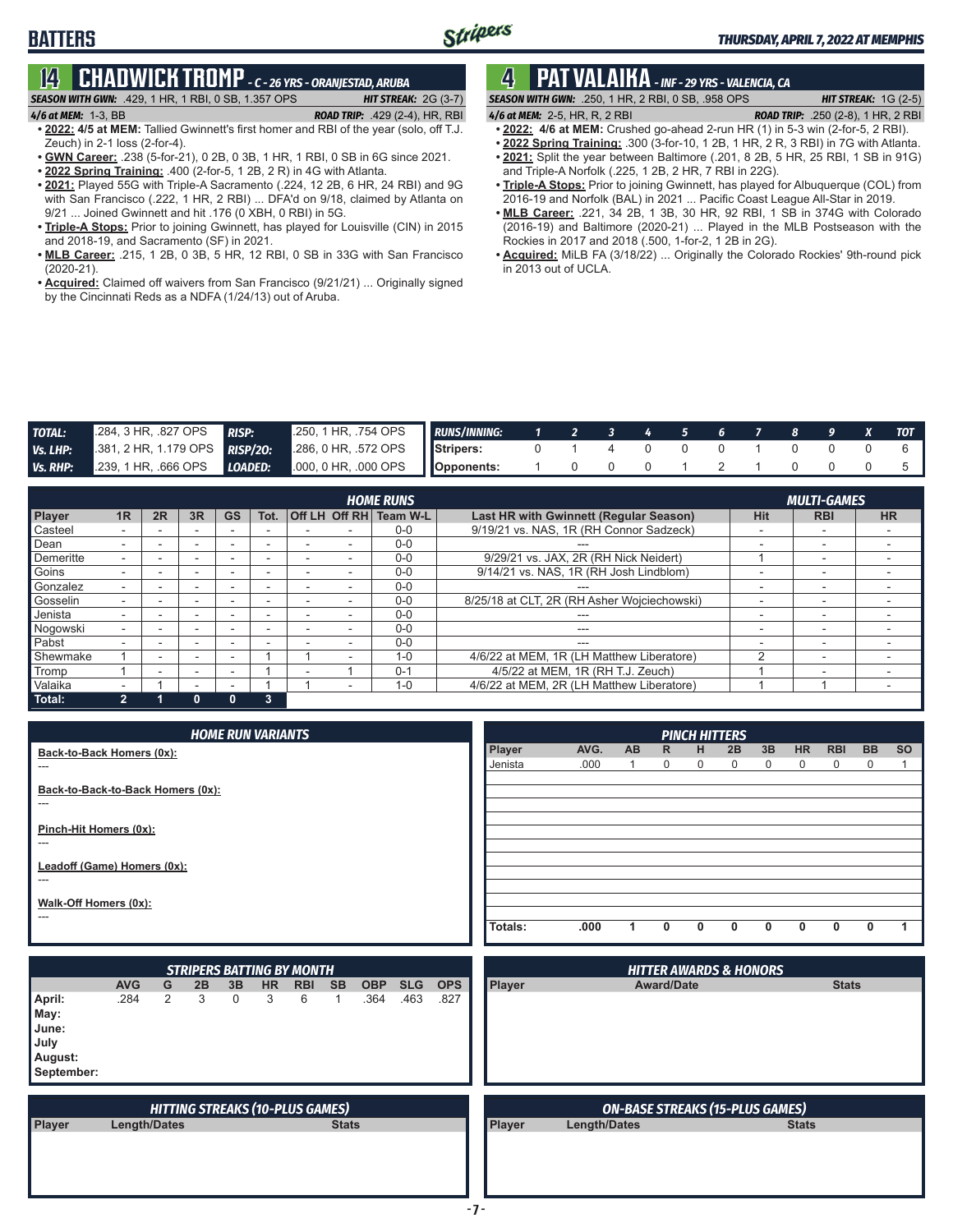### **SEASON SUMMARY**



### **TEAM HIGHS & LOWS**

| <b>OFFENSE:</b>  |                         |
|------------------|-------------------------|
|                  |                         |
|                  |                         |
|                  |                         |
|                  |                         |
|                  |                         |
|                  |                         |
|                  |                         |
|                  |                         |
|                  |                         |
|                  |                         |
|                  |                         |
|                  |                         |
|                  |                         |
|                  |                         |
|                  |                         |
|                  |                         |
|                  |                         |
| <b>PITCHING:</b> |                         |
|                  |                         |
|                  |                         |
|                  |                         |
|                  |                         |
|                  |                         |
|                  |                         |
|                  | Equat Hite Allowed Came |

#### Fewest Hits Allowed, Game ........................................................5 (4/6 at Memphis) Most Home Runs Allowed, Game ................................. 1 (2x, last: 4/6 at Memphis) Most Hit Batsmen, Game ................................................................................. None Most Wild Pitches, Game ................................................................................. None **DEFENSE:**

### **TEAM MISCELLANEOUS**

### **INDIVIDUAL HIGHS & LOWS**

| FIIIING (GAME). |  |
|-----------------|--|
|                 |  |
|                 |  |
|                 |  |
|                 |  |
|                 |  |
|                 |  |
|                 |  |
|                 |  |
|                 |  |
|                 |  |
|                 |  |
|                 |  |
|                 |  |
|                 |  |

#### **PITCHING (GAME):**

**HITTING (GAME):**

#### **DEFENSE (GAME):**

### **STREAKS**

|  | OFFENSIVE (LONGEST IN 2022 ONLY): |  |  |
|--|-----------------------------------|--|--|
|--|-----------------------------------|--|--|

#### **PITCHING (LONGEST IN 2022 ONLY):**

19 Runs ....................................................................................... 5/7/21 at Charlotte 10 Runs in an Inning.................................................4/17/11 at Durham (6th Inning) 23 Hits .........................................................................................8/19/12 at Durham Get No-Hit................................................7/5/19-G1 vs. Durham (3 Pitchers, 7.0 IP) 8 Doubles ....................................................................................... 4/8/14 at Norfolk 3 Triples..................................................................................8/20/16 vs. Rochester 6 Homers.....................................................................................5/24/19 vs. Norfolk 3 Homers in an Inning ..............................................5/8/21 at Charlotte (6th Inning) 10 Extra-Base Hits......................................................................8/2/19 vs. Charlotte 5 Stolen Bases ............................................................................4/27/10 vs. Norfolk 12 Walks.................................................................................... 7/15/21 at Charlotte 18 Strikeouts....................................................................... 6/13/19 at Lehigh Valley Ground Into a Triple Play........................................................... 7/30/21 at Memphis 28-Inning Scoring Drought.................................................4/23/16-4/26/16 (28.2 IP)

### **LAST TIME IT HAPPENED (GWINNETT REGULAR-SEASON HISTORY)**

**TEAM OFFENSE:**

**TEAM PITCHING:**

#### **INDIVIDUAL OFFENSE:**

|                             | . Never                                                                    |
|-----------------------------|----------------------------------------------------------------------------|
|                             |                                                                            |
|                             |                                                                            |
|                             |                                                                            |
|                             |                                                                            |
|                             |                                                                            |
|                             |                                                                            |
|                             | Homers, Both Sides of Plate Drew Waters (5/18/21 at Nashville)             |
|                             |                                                                            |
|                             |                                                                            |
|                             | Back-to-Back-to-Back Homers  Arcia/Camargo/Demeritte (5/8/21 at Charlotte) |
|                             |                                                                            |
|                             |                                                                            |
|                             |                                                                            |
|                             |                                                                            |
|                             |                                                                            |
|                             |                                                                            |
|                             |                                                                            |
|                             |                                                                            |
|                             |                                                                            |
|                             |                                                                            |
| <b>INDIVIDUAL PITCHING:</b> |                                                                            |
|                             |                                                                            |

| 9.0-Inning No-Hitter (Comb.) Wooten/Marksberry/Ramirez (6/30/16 at Louisville) |  |
|--------------------------------------------------------------------------------|--|
|                                                                                |  |
|                                                                                |  |
|                                                                                |  |
| 21 Consecutive Saves Converted Jairo Asencio (9/6/09-8/8/11)                   |  |
| 25.0-Inning Scoreless Streak Stephen Marek, 25.1 IP (6/6/10-8/2/10)            |  |

# **TE**<br>18-

**TE**<br>Tu

| <b>TEAM DEFENSE:</b>       | Turn a Triple Play 6/5/21 vs. Jacksonville (Camargo-Kipnis-Snider) |
|----------------------------|--------------------------------------------------------------------|
| <b>TEAM MISCELLANEOUS:</b> |                                                                    |
|                            |                                                                    |
|                            |                                                                    |

22 Runs Allowed........................................................................7/13/12 at Louisville 10 Runs Allowed in an Inning .....................................4/9/13 at Durham (1st Inning) 23 Hits Allowed ..........................................................................7/13/12 at Louisville No-Hitter ....................................................................................6/30/16 at Louisville 6 Homers Allowed ..................................................................... 7/18/21 at Charlotte 21 Strikeouts..................................................................................6/10/11 at Toledo 11 Walks Allowed ................................................................6/21/16 vs. Indianapolis 28-Inning Scoreless Streak .................................................6/9/17-6/13/17 (28.0 IP)